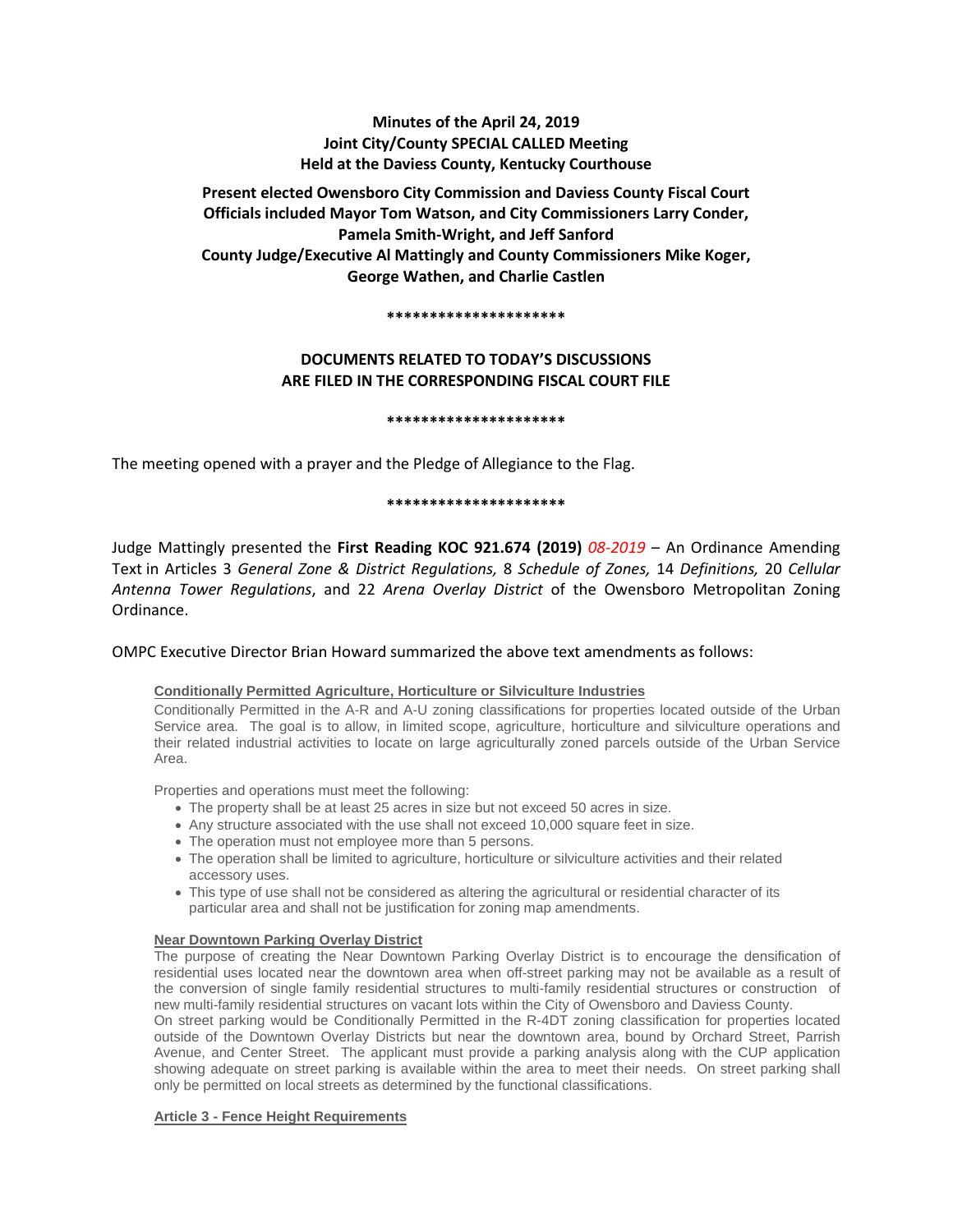The proposed revisions to Articles 3 increase the maximum fence height to 6 feet in a street side and rear yard where corner residential lots are back to back and oriented so that rear and side yards abut. This increase is a frequent variance request to the Board of Adjustment, which is typically approved.

## **Conditionally Permitted Storage of Distilled Spirits**

- In the A-R Rural Agriculture zoning classifications
- On tracts at least 100 acres in size.
- The construction type shall be limited to rack supported structures or pallet storage building constructed in accordance with the requirements for the current edition of the Kentucky Building Code; size, height and separation of any single structure shall be in accordance with the requirements of the current edition of the Kentucky Building Code;
- The structures shall be used for the storage of distilled spirits only, any change in the product/material stored shall deem the CUP null and void;
- All structures shall be set back at least 200 feet from the property line;
- All structures shall be located at least 750 feet from any principal structure on an adjoining property; this may be waived if the applicant provides a sworn affidavit from the owner of said structure that he/she is agreeable to the waiver;
- At least 25 percent of the property shall be dedicated to agricultural uses as defined in KRS 100 and/or left as open/natural space;
- The perimeter of the subject property shall be screened with a single row of pine trees planted 20 feet on center unless a waiver is requested by the applicant and granted by the OMBA.
- As part of the application process, the property owner shall agree that if the use ever exceeds the conditions of an approved permit, the property owner must take the necessary steps to come into compliance, cease operations, and/or relocate to an appropriately zoned location.

## **Home Occupations:**

## **Home Occupation – Accessory Use: traditional definition of home occupation**

- The use is clearly incidental and secondary to the use for dwelling purposes
- no nonresident employees
- no customers
- all activities take place in the principal structure

# **Home Occupation – Conditionally Permitted Use:**

- The use is clearly incidental and secondary to the use for dwelling purposes
- Up to one nonresident employee may be allowed
- Customers shall be allowed but may be limited by the OMBA
- Activities may take place in accessory structures as long as the floor area utilized for the business operation does not exceed 400 square feet.

### **Indoor Individual Storage**

Indoor individual storage uses may be conditionally permitted in the B-3 and B-4 zones. Indoor individual storage uses are principally permitted in B-5, I-1 and I-2 zones.

In the B-3 and B-4 zones, conditionally permitted indoor individual storage uses also shall be subject to the<br>following restrictions:

- Indoor individual storage shall be limited to the adaptive reuse of an existing retail storefront of not less<br>than 10,000 square feet in size.
- 
- 
- Structures to be used as indoor individual storage units shall be fully conditioned and enclosed.<br>• Screening and landscaping shall be required as per Article 17 of this Zoning Ordinance.<br>• Outdoor storage shall be prohi
- All uses other than indoor individual storage shall be prohibited within structures while those structures are being used for individual storage, except for those accessory uses that are clearly incidental to and<br>would also be permitted in a B-4 zone.
- The Owner of the indoor individual storage structure(s) shall be responsible for policing the material and/or items being stored. The Owner shall notify the Zoning Administrator upon discovering any storage not meeting the requirements set forth herein, providing the name, address and phone number of the renter whose storage is in question

### **Small Cellular Antenna Systems and Towers**

The purpose of these regulations are to provide for the safest and most efficient integration of small cellular systems and towers for cellular telecommunications services or personal communications services within the community.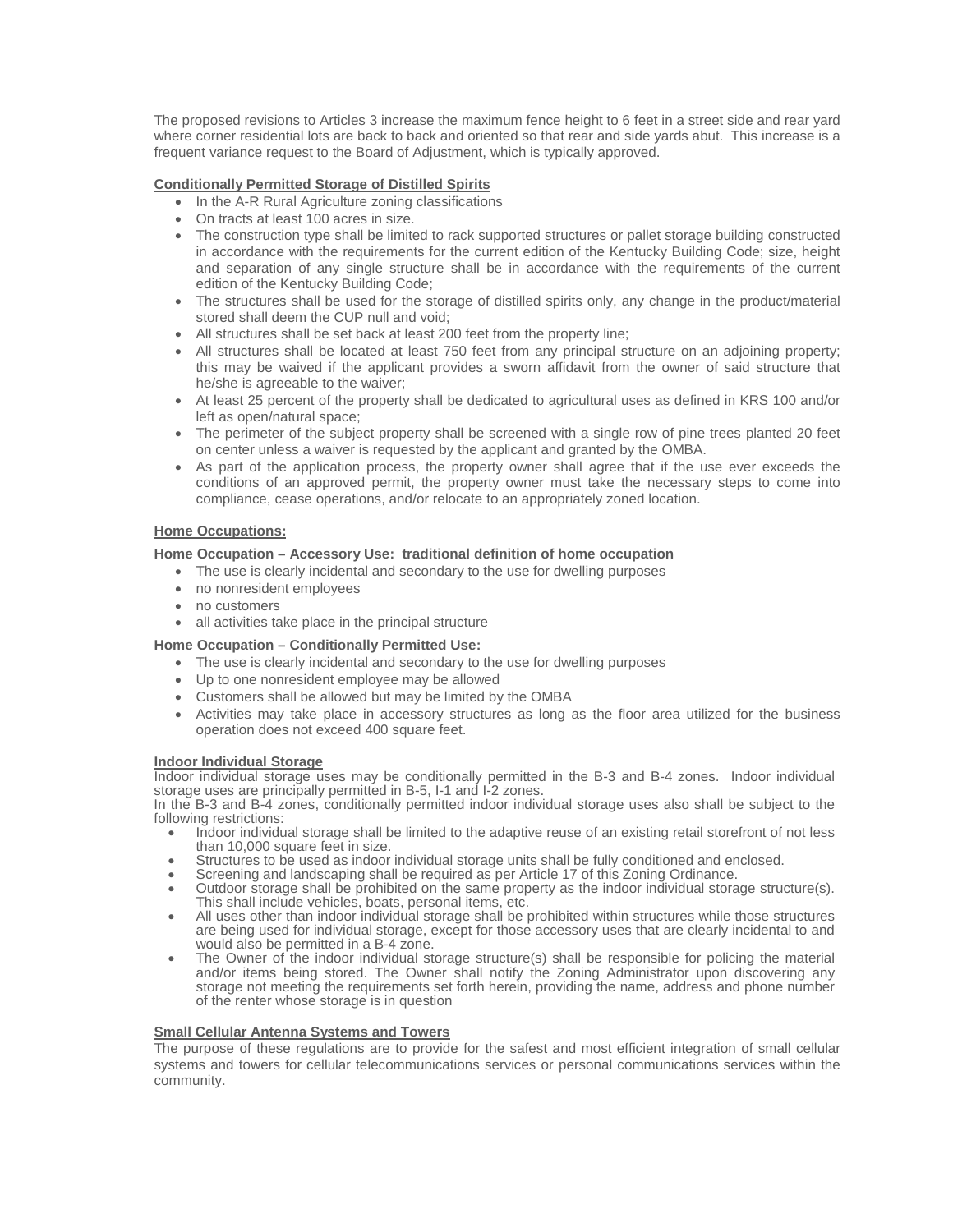- Applications are reviewed at the staff level unless a waiver of the requirements of the proposed ordinance is requested. If a waiver is requested the application will be considered by the full Planning Commission.
- Required for new small cell systems and towers
- Exempt from zoning approval if co-locating on an existing utility pole, co-location is encouraged.
- Towers may not exceed 50' in height
- May be located in Public-Right-of-Way or private property.
- New towers shall be located 500' from any existing towers.

### **Solar Energy Systems**

## **Level 1 – permitted in all zones**

• Roof mounted on a code compliant structure or ground mounted on an area up to 50% of the footprint of the primary structure but not more than 1 acre in size or building integrated systems.

## **Level 2 Systems – permitted in Ag zones, CUP in all other zones.**

- Ground mounted systems
	- o greater than  $\frac{1}{2}$  acre in size for Ag and Residential zones o greater than 10 acres in size for Commercial and Busines
- greater than 10 acres in size for Commercial and Business zones any size in Industrial zones
- **Level 3 Systems - permitted in Ag zones, CUP in all other zones**
- 50' building setback for all SES equipment from the perimeter property lines of the project.
- No interior property line setbacks if the project spans multiple properties.
- 100' setback from any residential structure
- The project shall be screened with an 8' tall fence and a double row of staggered pines planted 15' on center from any public right-of-way or adjacent residential use. The pine trees shall be located outside of the fence. The use of barbed wire or sharp pointed fences shall be prohibited in or along any boundary adjoining residential or MHP zones.
- There shall be no signs permitted except those displaying emergency information, owner contact information, warning or safety instructions or signs that are required by a federal, state or local agency. Such signs shall not exceed 5 square feet in area.
- Lighting shall be prohibited except that required by federal or state regulations.

# **Decommissioning of Level 3 Systems**

- The developer shall post a Surety Bond for the abandonment of the site and in the event the Commission must remove the facility
	- o Abandonment shall be when the SES ceases to transfer energy on a continuous basis for 12 months
	- o The surety bond shall be 0.5% of the total cost of the installed SES.
- The decommissioning plan shall be submitted at the time of application by the party responsible for decommissioning and the land owner and must include the following
	- o Defined conditions upon which the decommissioning will be initiated. i.e. there has been no power production for 12 months, the land lease has ended, or succession of use of abandoned facility, etc.
	- o Removal of all non-utility owned equipment, conduit, structures, fencing, roads, and foundations.<br>
	Restoration of property to condition prior to development of the SES.
	- Restoration of property to condition prior to development of the SES.
	-
	- o The timeframe for completion of decommissioning activities.<br> **O** Description of any agreement with landowner regarding dec o Description of any agreement with landowner regarding decommissioning.<br>
	The party currently responsible for decommissioning.
	- The party currently responsible for decommissioning.
	- o Plans for updating the decommissioning plan.

# **Comments:**

A number of these text amendments include the addition of conditional use permits. Judge Mattingly stated, "This not only opens the door to additional property use flexibility, but it affords neighboring property owners sufficient notice that a conditional use application has been submitted by a neighbor and offers them a chance to object, if they wish."

Judge Mattingly supports the Article #8 text amendment because it will allow current local distillers and prospective distilleries the opportunity to grow their businesses in Daviess County. The current amendment details specific requirements for setbacks and screening, which will be monitored and modified if necessary. He agrees that a conditional use permit is necessary for two reasons. One, it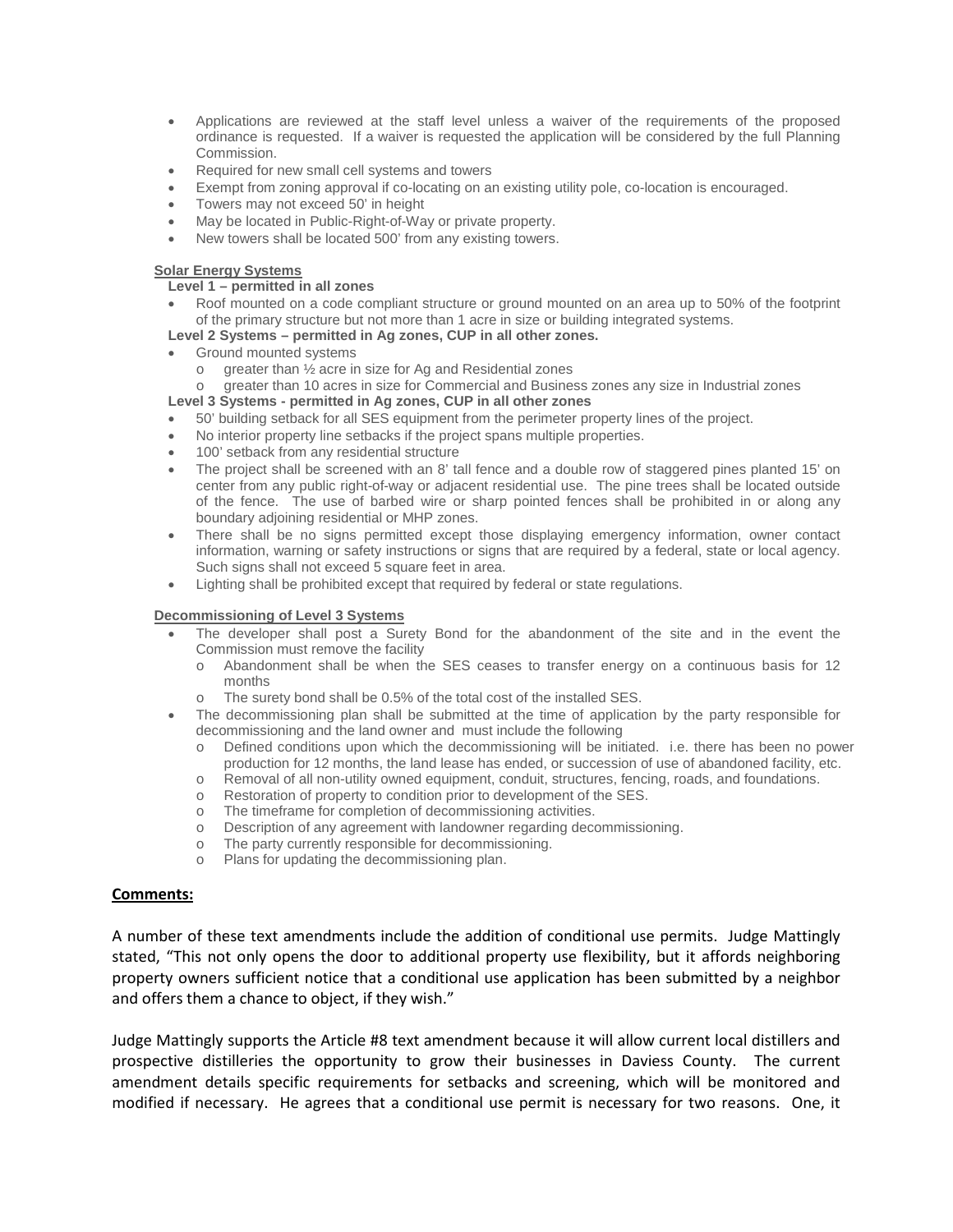again enables neighboring property owners sufficient notice that such application has been submitted and provides them the opportunity to voice any objections they may have. Two, when that operation ceases, that conditional use permit ceases as well.

Commissioner Wathen asked Mr. Howard if anything could be done for properties just shy of 100 acres wanted to apply for a conditional use permit as it relates to Article #8?

Mr. Howard stated, "No, this amendment states a minimum requirement of 100 acres. Now, if in the future, if you wanted to reduce or even increase that requirement, you may certainly do so with a new text amendment."

Commissioner Castlen thinks the screening (trees) requirement may need to be adjusted in the future as crops may surround the buildings and be used for sufficient screening. He understands that a waiver may also be used in these situations as well.

Mr. Howard answered the Mayor's question relating to prevailing winds. He stated, "Yes, prevailing winds were taken into consideration when developing this text amendment. This is also a situation where a waiver may be obtained."

Regarding home occupation uses, Commissioner Castlen asked, "For those already operating at-home businesses such as an at-home piano teacher, will they be grandfathered-in or made to obtain a conditional use permit?"

Mr. Howard politely explained, "If they are operating illegally now, there could not be a grandfather clause. They now can obtain a conditional use permit and legalize their business."

Commissioner Castlen questioned the need for someone like an at-home piano teacher to need a permit.

Mr. Howard replied, "She always needed something or what she was doing was illegal anyway."

Commissioner Wathen asked about the price for a conditional use permit.

Mr. Howard stated, "It depends on what zone the subject property is in. Somewhere around \$200 is an estimate".

### **\*\*\*\*\*\*\*\*\*\*\*\*\*\*\*\*\*\*\*\*\***

Judge Mattinlgy presented the **First Reading KOC 860.8 (2019)** *09-*2019 – An Ordinance Approving an Emergency Medical Service and Ambulance Agreement by and between the City of Owensboro, Daviess County and Mercy Ambulance of Evansville, Inc. d/b/a American Medical Resources (AMR) Ambulance, the Exclusive County-wide Provider of Emergency Ambulance Services for the 9-1-1 Dispatch Systems for ten, one-year terms (contract term is dictated by state law).

In January of this year, the Daviess County Fiscal Court and City of Owensboro's current ambulance provider Procarent, d/b/a Yellow Ambulance (YA), sent notice that they intended to discontinue its emergency ambulance service in Daviess County, effective July 1, 2019.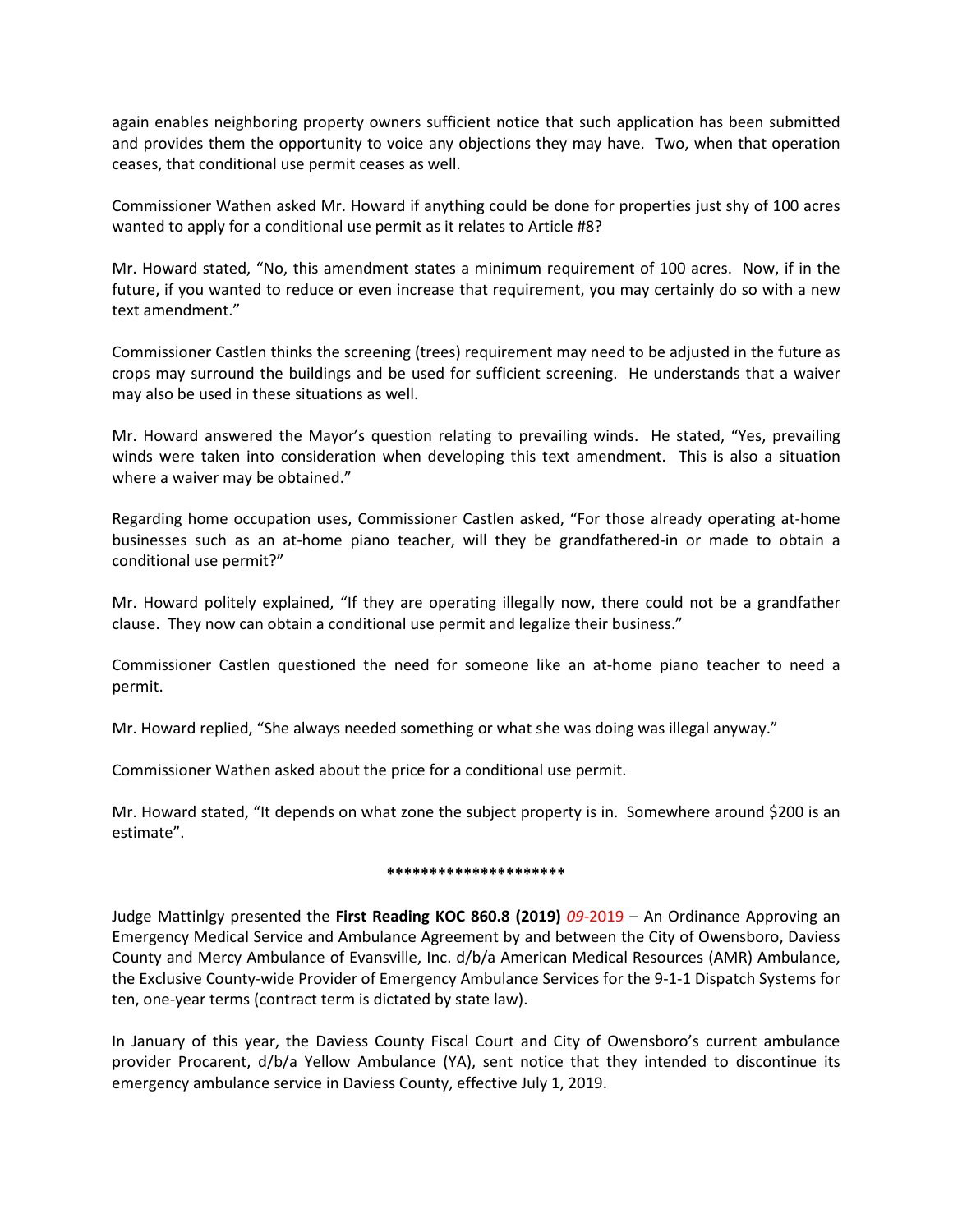Judge Mattingly stated, "Unless action is taken to contract with a new ambulance provider, effective at midnight on June 30, 2019, this county will not have ambulance service." He noted, over the past several months, many meetings and heated debated have taken place to reach a consensus on this issue. Today, we are hearing the first reading ordinance to contract with Mercy Ambulance of Evansville, Inc. d/b/a AMR Ambulance to be the exclusive county-wide ambulance provider.

City Fire Chief stated, "While looking for a new provider we looked for the following provider attributes:

- Ability to fulfill agreement and performance factors
- Lowest possible subsidy
- Ability to provide customer care program for those unable to pay entire cost of service
- Ability to begin operation July 1, 2019 at 12:01 AM
- Willingness to provide job opportunities to current EMS employees
- Professional On-boarding process for new employees
- Willing to participate in Community Health Education and Public Outreach

There were 8 options considered as explained by Chief Mitchell which included:

- Hospital Based Ambulance Service
- Combination Public-Hospital
- Fire Based Ambulance Service
- Non-Profit Ambulance Service
- Four Private Services
	- o Physicians Ambulance
	- o Medic One
	- o Priority Ambulance
	- o AMR

Chief Mitchell explained, AMR is the largest ambulance provider in North America with over 270 dispatch 9-1-1 contracts and is being recommended here today as the best overall option. If approved, AMR will take over local ambulance service on July 1, 2019.

County Fire Chief Dwane Smeathers agreed and supports the recommendation of AMR.

Chief Mitchelll noted, "AMR, with locations in Louisville and Lexington, is looking to buy many YA assets and that local service will be operated out of the company's South-East Region in northern Alabama. Dispatch services may temporarily run in Owensboro, he said, but could move to a regional center in Evansville."

Chief Mitchelll gladly reported AMR's willingness to consider re-hiring current paramedics and emergency medical technicians. He noted, "It is not the name on the side of the ambulance that determines the quality of service, but the level of commitment to quality by the people operating those units. As long as the employees demonstrate that level of commitment, and as long as the company takes care of those employees, I believe we can have a high-quality ambulance service."

County Attorney Claud Porter stated, "The main differences between the current YA contract and AMR are to whom we are contracting and the subsidy. The current YA subsidy is \$60,000 per year and ARM will be \$150,00 per year for the first two years with a reconciliation at year three".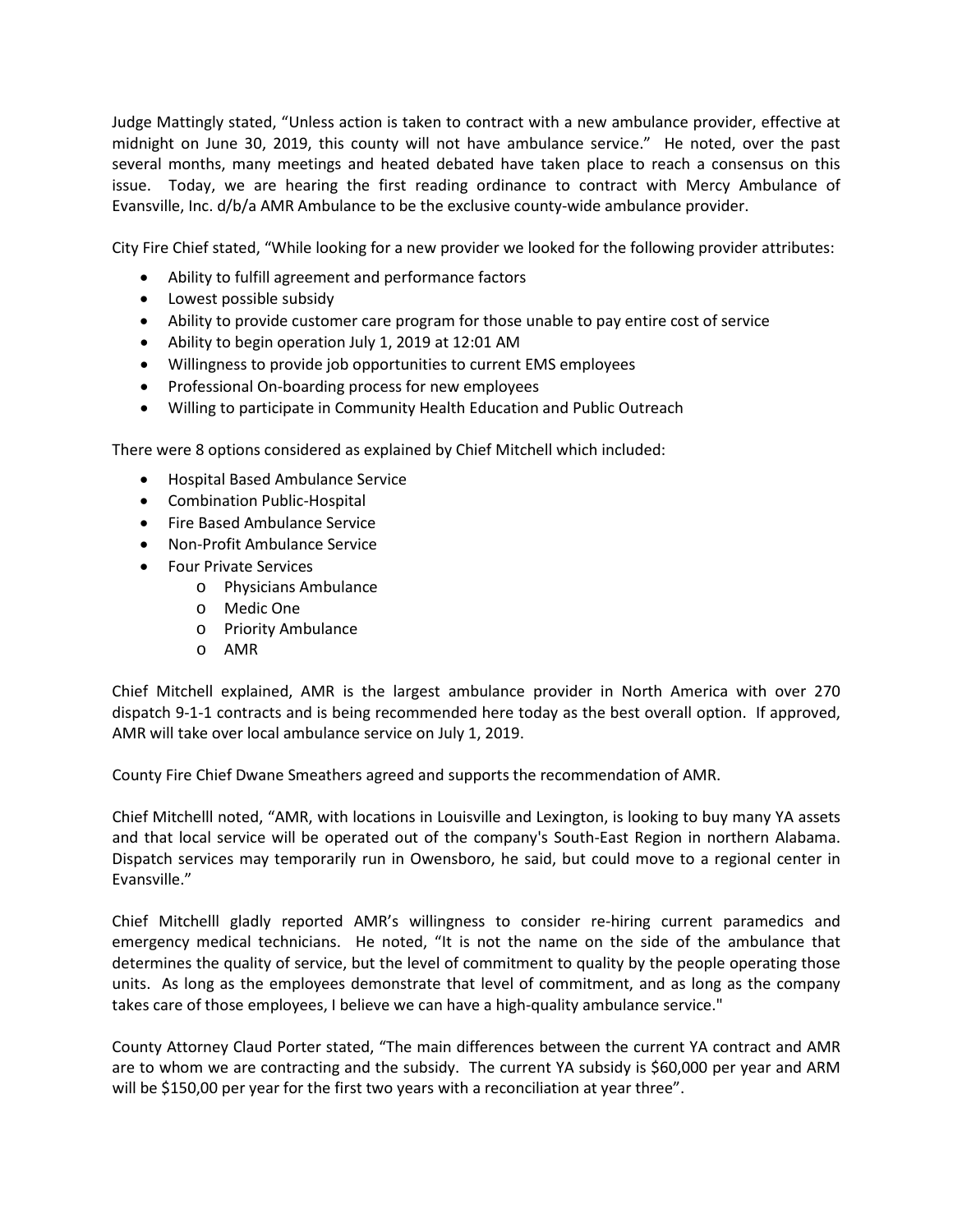Judge Mattingly asked Owensboro Health CEO Greg Strahan if the hospital would agree to pay a portion or all of the \$150,000 annual subsidy detailed in the proposed agreement with AMR.

Mr. Strahan refused to commit. He stated, because the city and county governments own one of two regional emergency ambulance Certificates of Need (CON), the hospital could not be a part of negotiations with a prospective ambulance provider. He further noted that the agreement with a new ambulance provider must first be finalized and executed before the hospital could discuss any type of financial commitment relative to a subsidy agreement. He invited both governments to meet with the hospital to discuss the region's health care issues as a whole including this subsidy need for an ambulance provider.

Without success, Judge Mattingly repeated an indefatigable request to obtain a commitment from the hospital to pay the subsidy for which local residents already pay, especially since the hospital receives the vast majority of all ambulance transported patients.

Mr. Strahan did not back down stating, "Once the contract and subsidies are signed, sealed, and delivered, we would be happy to sit down and discuss financial collaborations such as the ambulance service subsidy, as long the dialogue includes other health-related topics."

Judge Mattingly stated, "In order to have the hospital participate, it's a quid pro quo situation where, if you give us what we require, you're wanting something in return from us? Here we are saying what we would like for you to do and you're saying, 'Well, we might consider it, but here's what we want you to do. I really thought that's why we sent the board out. Don't we send you board members to look out for what's best for the hospital and what's best for the citizens of this community?" Although Judge Mattingly agreed to meet with the hospital, he expressed heightened frustrations as he believes this vitally important and singular issue should not be connected or contingent upon others things.

Mr. Strahan jointly displayed feelings of frustration and conveyed disappointment with the fact that, as he stated, "this body is unwilling to talk about one thing if we don't talk about the other thing and I'm happy to do both. I'm also happy to tell you that we are more than happy to help whatever we can do with this ambulance service to make it the best ambulance service it can be. And, by the way, all the patients at that hospital, no matter how they got there, we're going to take care of them, because that is a responsibility of ours".

City Commissioner Jeff Sanford said, "A hospital-based or hospital-public partnership ambulance service just makes the most sense to me".

Mr. Strahan said it would be too costly and that for-profit contractors provide a better service than what most hospitals do.

City Commissioner Larry Conder said the hospital has no ground from which to make a financial plea regarding a \$150,000 subsidy because its finances have improved. The hospital's bond rating recently changed from a double B+ to triple B, which is two increases. He stated, "So, this issue is not financial?

As noted, there are two county CON. One is owned jointly by local governments and the other by current ambulance provider, YA. Yellow Ambulance could choose to sell it, which could present a threat to any future ambulance contractor in the area, including AMR. However, County Attorney Claud Porter